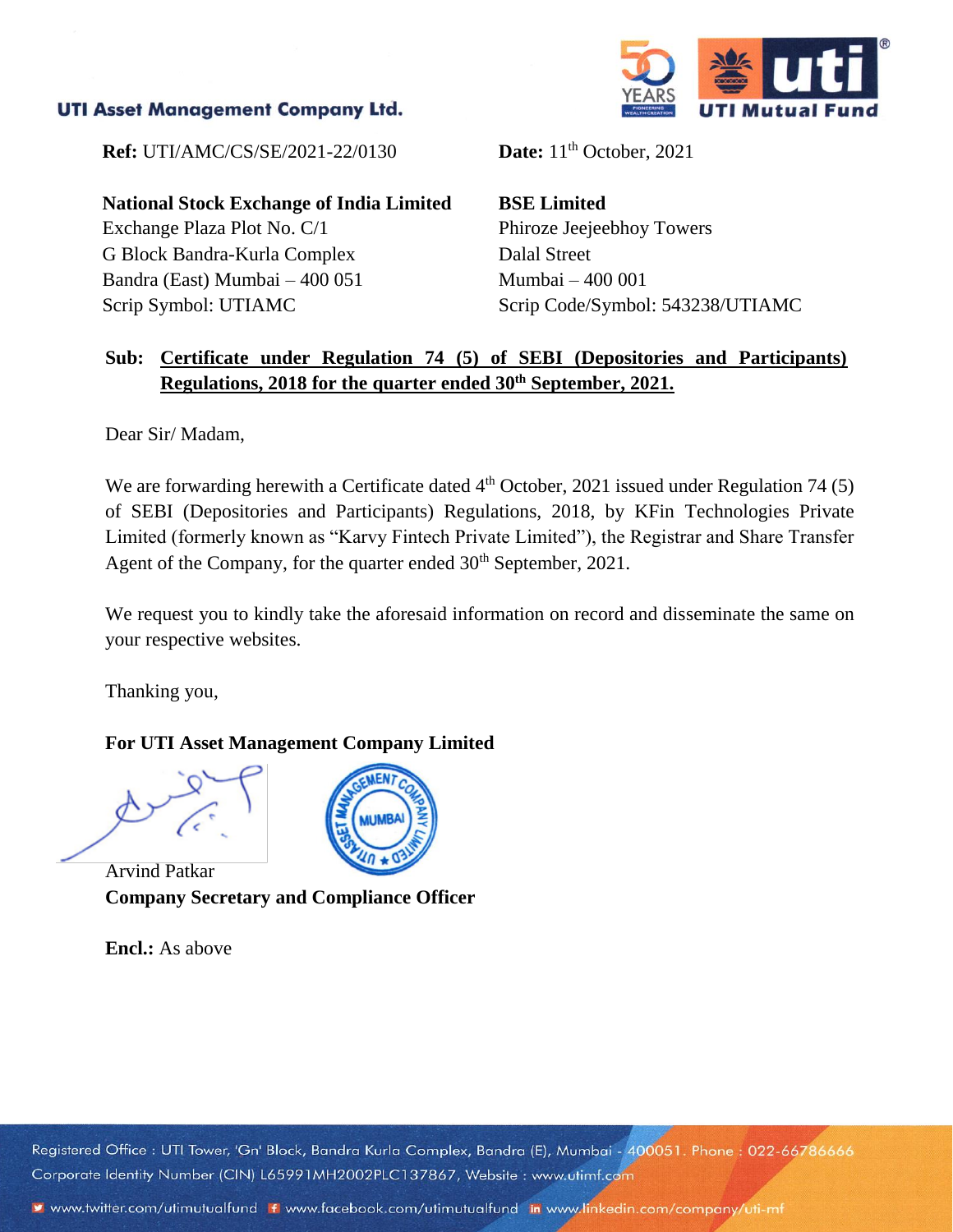

KFPL/MRVS/CDSL/74(5)/Q2 Oct 04, 2021

CENTRAL DEPOSITORY SERVICES (INDIA) LTD REGD OFF: PHIROZE JEEJEEBHOY TOWERS 28TH FLOOR DALAL STREET MUMBAI - 400 023

Dear Sir(s),

Sub: Certificate under Regulation 74(5) for the quarter ended 30<sup>th</sup> September, 2021

We as Registrars, Share Transfer and Depository Services agents of the UTI ASSET MANAGEMENT COMPANY LIMITED, certify that the details of securities dematerialized/rematerialized during the aforesaid period, as required under Regulation 74(5) of SEBI (Depositories and participants) Regulations 2018 have been furnished to all the Stock Exchanges where the shares of the company are listed.

Thanking you,

Yours faithfully, For KFin Technologies Pvt. Ltd

M R V Subrahmanyam Vice President

CC TO:

THE COMPANY SECRETARY M/s. UTI ASSET MANAGEMENT COMPANY LIMITED UTI TOWER, GN BLOCK BANDRA KURLA COMPLEX,BANDRA (E) MUMBAI - 400 051.



(Formerly known as "Karvy Fintech Private Limited")

**Registered & Corporate Office** 

Selenium Building, Tower-B, Plot No- 31 & 32, Financial District, Nanakramguda, Serilingampally, Hyderabad, Rangareddi, Telangana, India, 500032. Ph: +91 40 6716 2222, 7961 1000 | https://www.kfintech.com | CIN: U72400TG2017PTC117649